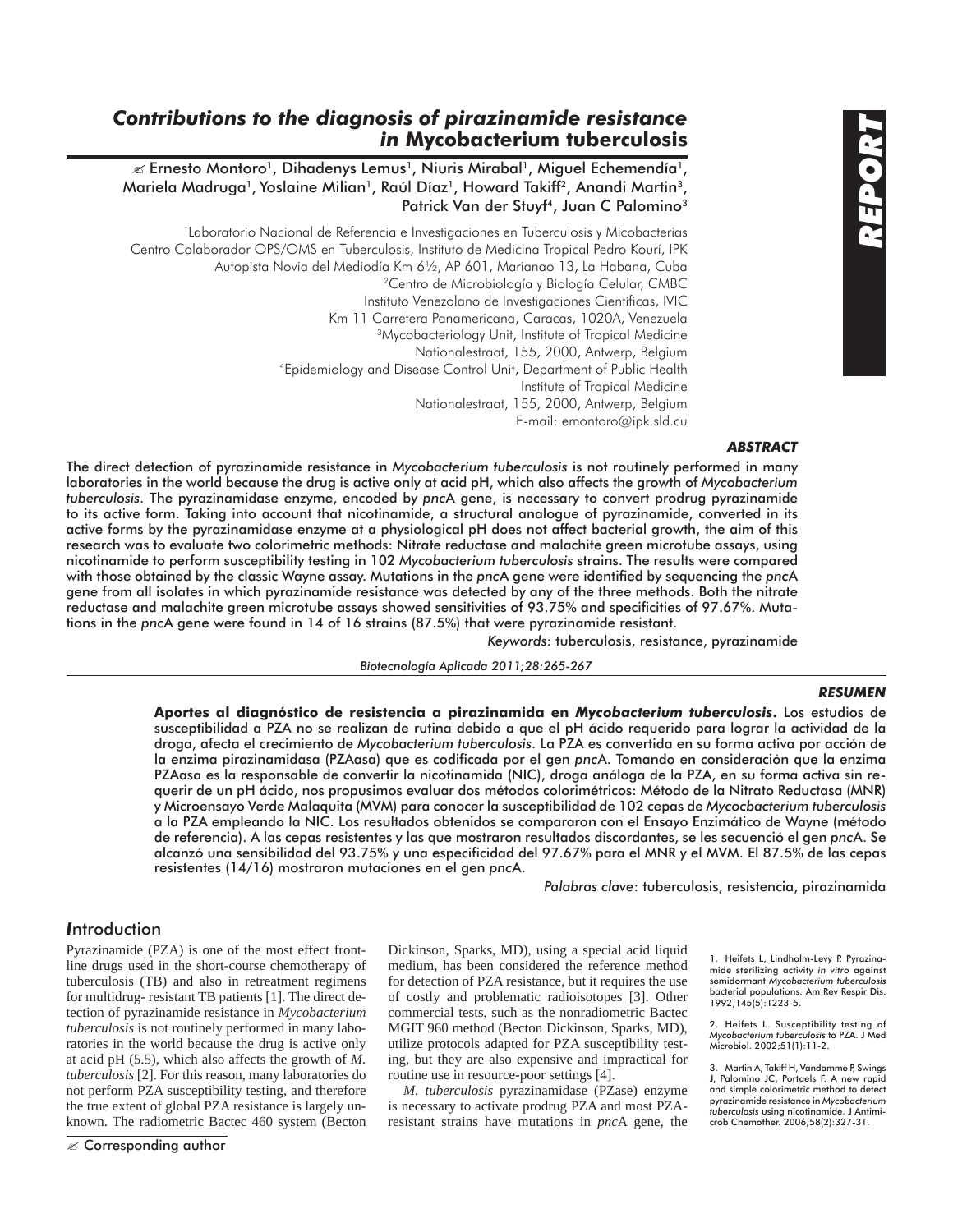gene encoding this enzyme, that result in the loss or reduction of PZase activity. Thus, an indirect approach for detecting resistance is to assess PZase activity [5]. The classic way to detect PZase activity is by means of the Wayne assay [6], which monitors the hydrolysis of PZA to the active acid form, pyrazinoic acid (POA), through the color change of a ferrous ammonium phosphate solution added to the medium. Nicotinamide (NIC), a structural analogue of PZA with some activity against *M. tuberculosis*, is also converted to its active acid form, nicotinic acid, by the *M. tuberculosis* PZase [7]. Strains of *M. tuberculosis* are not only resistant to PZA but also resistant to NIC [3, 8], and the conversion of NIC into nicotinic acid by PZase occurs at a physiological pH that does not hinder bacterial growth.

In recent studies, PZA resistance was rapidly and accurately detected with the inexpensive resazurin microtiter assay (REMA) and nitrate reductase assay (NRA), using NIC as a surrogate for PZA to avoid the need for acidification of the medium [3, 8]. Another alternative colorimetric method, reported by Farnia *et al*., uses malachite green to test for susceptibility to first- and second line anti-TB drugs [9]. Malachite green is a triphenylmethane dye with a dark green color that becomes colorless during *M. tuberculosis* metabolism [10]. In this study, we evaluated the use of NIC in the NRA and malachite green microtube (MGMT) assay for the detection of PZA resistance and compared the results with those obtained by the Wayne assay, which served as a gold standard. We also sequenced the *pnc*A gene from strains determined to be resistant by any of the three methods.

A total of 102 *M. tuberculosis* strains were tested by these methods and the results were compared with those obtained by the classic Wayne assay. Mutations in the *pnc*A gene were identified by sequencing the *pnc*A gene from all isolates in which pyrazinamide resistance was detected by any of the three methods. Mutations in the *pncA* gene were identified by comparison with the wild-type *M. tuberculosis pnc*A gene sequence using BLAST (www.ncbi.nlm.nih.gov) or MacVector 10. All identified mutations were seen in the sequences of both strands. Statistical analysis was made using the MedCalc (Mariakerke, Belgium) software program to calculate the sensitivity (ability to detect true resistance) and the specificity (ability to detect true susceptibility).

#### *R*esults and discussion

The NRA and MGMT assay using NIC were compared on the Wayne assay for the rapid detection of resistance to PZA in 102 *M. tuberculosis* strains. With the Wayne assay, the results from 78% of the strains (79 strains) were obtained at 7 days and 100% of the strains were obtained after 10 days, while the NRA method brought about the following results: 90% (91 strains) were available at day 10 and 100% at day 14. With the MGMT method, only 27% of results were available at day 10, but 100% were available at day 14. Out of 86 strains determined to be PZA susceptible by Wayne assay, 84 were susceptible and 2 resistant (strains 17 and 18) by the NRA. Similarly, with the MGMT assay 84 of these 86 strains were susceptible and 2 resistant, but the 2 discordant strains (strains 19 and 20) were not the same strains found to be discordantly resistant with the NRA (Table).

Among the 16 strains determined to be resistant to 100 mg/liter PZA with the Wayne assay, 15 were resistant in both the NRA and the MGMT assay using NIC at 500 mg/liter and 250 mg/liter, respectively, and one strain (no. 16) was susceptible in both alternative assays. From 86 strains determined to be PZA susceptible with the Wayne assay, 84 were susceptible with both the NRA and the MGMT assay. Based on these results, the sensitivity and specificity of both the NRA and the MGMT assay were 93.75% and 97.67%, respectively. The agreement between both methods and the Wayne assay was 97.05%. All strains with discordant results were retested with the NRA and MGMT assay, but the repeat susceptibility results were unchanged. The NRA results were similar to those obtained in the study by Martin *et al*. [8], in which the NRA, using a critical concentration of 500 mg/liter NIC, had sensitivity and specificity of 91% and 94%, respectively. Surprisingly, the sensitivity of the MGMT assay using NIC was superior to that reported by Farnia *et al*. (75%) [9], perhaps due to insufficient bacterial growth on the acidified medium required when PZA is used.

The Wayne assay is inexpensive and generally reliable, but the presence of a pink band in conventional Dubos agar, which indicates PZase activity and thus sensitivity to PZA, can be difficult to judge for some strains, because the band can be very faint [3, 10]. To make the assay easier to interpret and identify strains with low PZase activity, Singh *et al*. [10] recently recommended that for strains that are negative at 4 and 7 days, the incubation should be extended to 10 days. Our results support this longer incubation, as we found that 23 of the strains tested required 10 days to show PZase activity. If the final reading had been at day 7, these strains would have been falsely reported as resistant, and the sensitivities of the NRA and MGMT assay would have appeared to be much lower.

The results were confirmed by sequencing the *pnc*A gene from the 16 strains found to be PZA resis-

Table. Results of sequencing of the pncA gene of 16 M. tuberculosis strains that were PZA resistant by the Wayne assay and 4 strains that were resistant by one of the other two methods tested (NRA and MGMT)

| <b>Strains</b> | Resistance/Susceptibility |            |             |                                              |
|----------------|---------------------------|------------|-------------|----------------------------------------------|
|                | Wayne Assay               | <b>NRA</b> | <b>MGMT</b> | pncA mutation                                |
|                | R                         | R          | R           | $L172 \rightarrow P$                         |
| 2              | R                         | R          | R           | $F94 \rightarrow C$                          |
| 3              | R                         | R          | R           | $Y103 \rightarrow$ Stop codon                |
| 4              | R                         | R          | R           | $V155 \rightarrow G$                         |
| 5              | R                         | R          | R           | $L172 \rightarrow P$                         |
| 6              | R                         | R          | R           | $L172 \rightarrow P$                         |
| 7              | R                         | R          | R           | $Q10 \rightarrow R$                          |
| 8              | R                         | R          | R           | VDV128-130 Del                               |
| 9              | R                         | R          | R           | Del nt $12 \rightarrow$ frame shift at aa. 4 |
| 10             | R                         | R          | R           | $V139 \rightarrow A$                         |
| 11             | R                         | R          | R           | $V139 \rightarrow A$                         |
| 12             | R                         | R          | R           | $T76 \rightarrow P$                          |
| 13             | R                         | R          | R           | no mutation                                  |
| 14             | R                         | R          | R           | no mutation                                  |
| 15             | R                         | R          | R           | $W119 \rightarrow$ Stop codon                |
| 16             | R                         | s          | s           | $K48 \rightarrow T$                          |
| 17             | S                         | R          | S           | $T135 \rightarrow P$                         |
| 18             | S                         | R          | S           | no mutation                                  |
| 19             | S                         | s          | R           | no mutation                                  |
| 20             | S                         | S          | R           | no mutation                                  |

4. Krüüner A, Yates MD, Drobniewski FA. Evaluation of MGIT 960-based antimicrobial testing and determination of critical concentrations of first- and second-line antimicrobial drugs with drug-resistant cli-nical strains of *Mycobacterium tuberculosis*. J Clin Microbiol. 2006;44(3):811-8.

5. Hirano K, Takahashi M, Kazumi Y, Fukasawa Y, Abe C. Mutation in *pnc*A is a major mechanism of pyrazinamide resistance in *Mycobacterium tuberculosis*. Tuber Lung Dis. 1997;78(2):117-22.

6. Wayne LG. Simple pyrazinamidase and urease tests for routine identification of mycobacteria. Am Rev Respir Dis. 1974; 109(1):147-51.

7. McKenzie D, Malone L, Kushner S. The effect of nicotinic acid amide on experimental tuberculosis of white mice. J Lab Clin Med. 1948;33(10):1249-53.

8. Martin A, Cubillos-Ruiz A, Von Groll A, Del Portillo P, Portaels F, Palomino JC. Nitrate reductase assay for the rapid detection of pyrazinamide resistance in *Mycobacterium tuberculosis* using nicotinamide. J Antimicrob Chemother. 2008; 61(1):123-7.

9. Farnia P, Masjedi MR, Mohammadi F, Tabarsei P, Farnia P, Mohammadzadeh AR, *et al*. Colorimetric detection of multidrugresistant or extensively drug-resistant tuberculosis by use of malachite green indicator dye. J Clin Microbiol. 2008; 46(2):796-9.

10. Jones JJ, Falkinham JO 3rd. Decolorization of malachite green and crystal violet by waterborne pathogenic mycobacteria. Antimicrob Agents Chemother. 2003;47(7):2323-6.